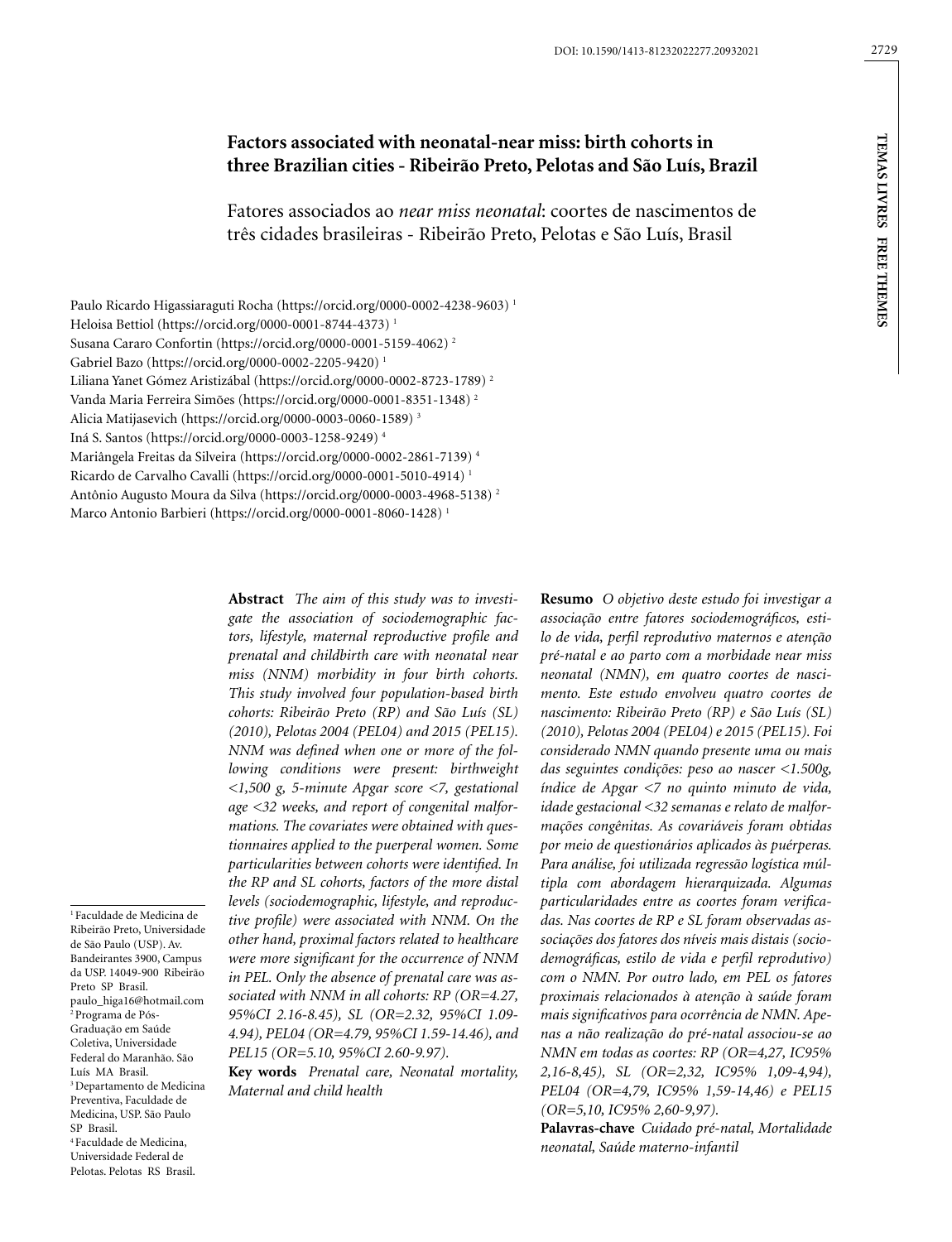# **Introduction**

Neonatal near miss (NNM) morbidity is a set of serious events that almost result in the death of the newborn within the first 28 days of life<sup>1</sup>. The advantage of using this concept rather than mortality is its greater capacity of identifying death-associated risk factors since the proportion of NNM is 2.6 to 8.0 times higher than the frequency of neonatal deaths<sup>2</sup>. Thus, the use of this indicator can provide data to improve the quality of care for pregnant women and at-risk newborns, as well as to assess health services<sup>3</sup>. Although no standard criteria exist for the identification of NNM, studies have generally considered pragmatic indicators associated with neonatal death (birth weight, gestational age, and 5-minute Apgar score) for classification because of the availability of and easy access to this information<sup>4</sup>.

The prevalence of NNM varies little across Brazilian regions<sup>5</sup>. Pereira *et al*.6 found a nonsignificant difference of 1.2 percentage points between regions, with NNM being more frequent in the southeastern region (4.3%) and less frequent in the southern and northern regions (3.1%). Nevertheless, in view of socioeconomic disparity and differences in healthcare organization during the pregnancy-puerperal period, studies conducted in some Brazilian cities suggest that the factors associated with the occurrence of NNM may vary according to the region studied7-9. Within this context, Silva *et al*. 7 highlighted the importance of identifying determinant factors for the occurrence of NNM in different social contexts in an effort to redirect public health actions towards preventive interventions. However, to our knowledge, there are no studies that investigated and compared factors associated with NNM between cities located in different regions of Brazil.

Therefore, the aim of this study was to investigate the association of sociodemographic factors, lifestyle, maternal reproductive profile, and prenatal and childbirth care with NNM in four ongoing birth cohort studies conducted in three Brazilian cities, located in the northeastern, southeastern and southern regions, with different socioeconomic and demographic characteristics.

### **Methods**

The data of the present study are part of four population-based Brazilian birth cohorts: the Ribeirão Preto (RP) and São Luís (SL) cohorts started in 2010, and the Pelotas cohorts started in 2004 (PEL04) and 2015 (PEL15). The methodological details and sample planning of the baseline studies have been published recently<sup>10</sup>.

The city of RP is located in the State of São Paulo, southeastern Brazil. In 2010, the city had a population of 604,682 inhabitants, with a Human Development Index (HDI) of 0.80. In SL, the capital of Maranhão, northeastern Brazil, the 2010 census reported a population of 1,014,837 inhabitants and a HDI of 0.768. Pelotas is located in the State of Rio Grande do Sul and had 328,275 inhabitants and a HDI of 0.739 in 2010. According to the Gini index, which represents the degree of income inequality, SL has a higher social inequality index (0.627) than PEL (0.560) and RP (0.546).

In RP, the study was conducted from 1 January to 31 December 2010 in all public and private hospitals with a maternity service. All mothers from the municipality were invited to participate in the study; 7,752 live births were evaluated, corresponding to 95.7% of all births during the period. In SL, one of three births that occurred in 2010 in all hospitals with more than 100 births per year was selected, totaling 5,166 live births which corresponded to 89.8% of all births during the period. The PEL04 cohort included 99.3% (4,231) of the live births in 2004 of mothers resident in the city of Pelotas. In 2015, 4,275 live births of mothers resident in the urban area of the city, corresponding to 98.7% of birth in the year, were evaluated.

The classification suggested by Silva *et al*. 5 was used for the definition of NNM, which considers the presence of one or more of the following conditions as a criterion: birth weight <1,500 g, 5-minute Apgar score <7, gestational age <32 weeks, report of congenital malformations, and use of mechanical ventilation. The use of mechanical ventilation was not considered in the present study because of the lack of information in the cohorts. Nevertheless, the use of four criteria exhibited high sensitivity and specificity for neonatal mortality (Table 1).

In all cohorts, the birth weight and 5-minute Apgar score data were obtained from the registry book and medical records of the maternities. Information on malformations was obtained by interview with the mothers held within 24 hours after delivery. Two criteria were used for the calculation of gestational age in RP and SL: date of the last menstruation reported by the mother or an algorithm based on the date of the last men-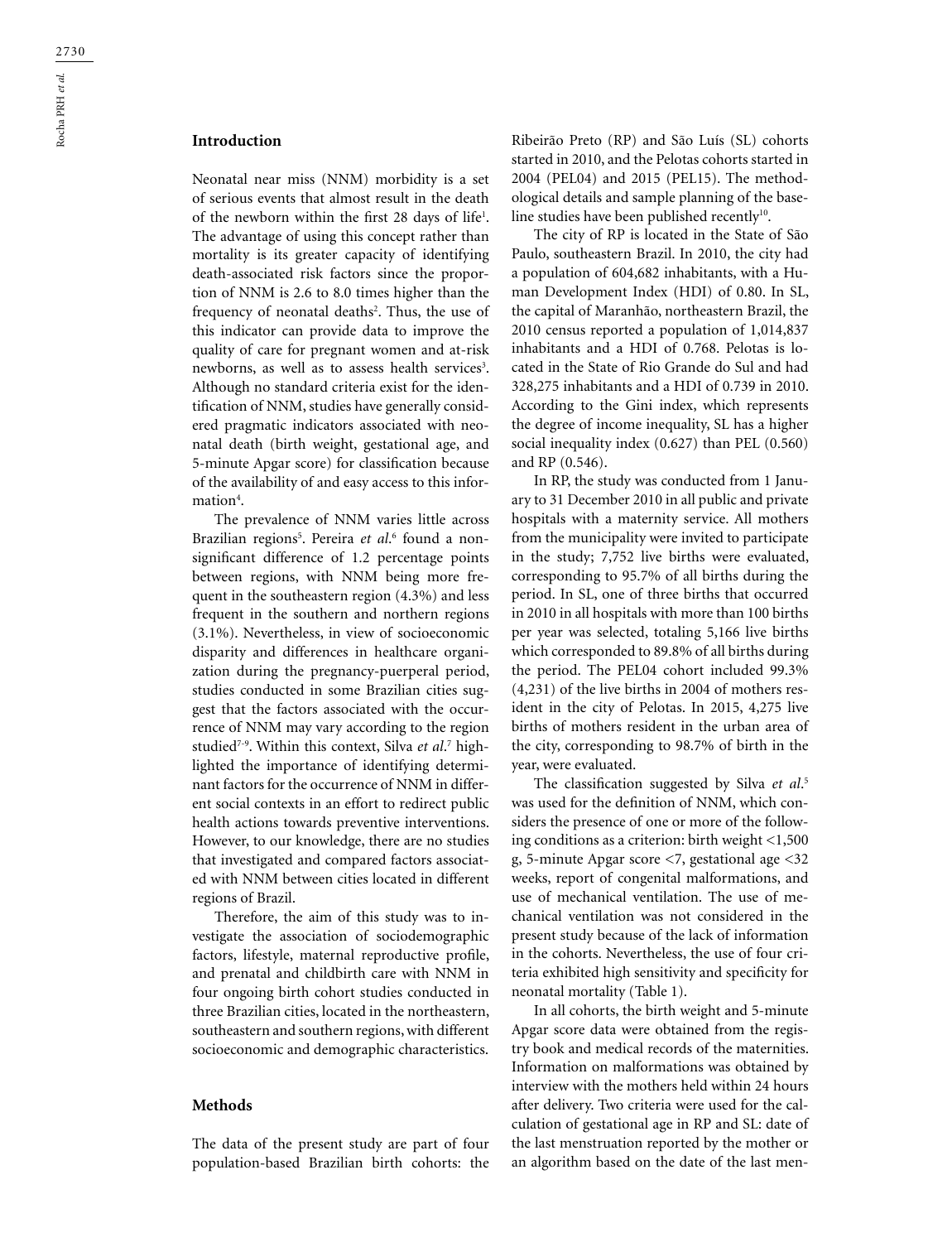2731

**Table 1**. Sensitivity and specificity of neonatal near miss with neonatal mortality. RPS birth cohorts.

|                     | Sensitivity | Specificity |
|---------------------|-------------|-------------|
| Ribeirão Preto 2010 | 0.91        | 0.97        |
| São Luís 2010       | 0.74        | 0.96        |
| Pelotas 2004        | 0.72        | 0.96        |
| Pelotas 2015        | 0.87        | 0.97        |
| Source: Authors.    |             |             |

struation and on an obstetric ultrasound, when available. In PEL04 and PEL15, the gestational age was obtained as the best obstetric estimate based mainly on the first or second trimester ultrasound. When no ultrasound data were available, the date of the last menstruation was adopt $ed^{11-13}$ .

The covariates were collected by applying validated and standardized questionnaires to the mothers within the first 24 hours after delivery. Data on socioeconomic and demographic conditions, lifestyle, reproductive profile, and healthcare were obtained in all cohorts.

The following independent variables were analyzed: newborn sex; self-reported skin color of the mother (white, black, brown); maternal educational level in years of schooling  $(≥12, 9-11)$ and ≤8 years); socioeconomic class assessed according to the Economic Classification Criteria of the Brazilian Association of Research Companies (ABEP in the Portuguese acronym<sup>14</sup>) (classes AB, C and DE, with AB being the most privileged and DE the least privileged); marital status (married/consensual union and without a partner); maternal age (<20 years, 20-34 years, and ≥35 years); smoking during pregnancy (yes, if smoking at least one cigarette per day, and no); gestational hypertension (yes, reported by the mother, and no); parity (1, 2-4, and 5+); prenatal care (yes and no); type of delivery (vaginal and cesarean), and childbirth care (health insurance/ private and public).

The data were analyzed with the Stata 14 program (College Station, Texas, USA). The proportion of the covariates was compared between the non-NNM and NNM groups by the chi-squared test. A hierarchical approach was used to identify risk factors associated with NNM.

The first level (sociodemographic) comprised skin color, maternal education level and socioeconomic class. The second level (lifestyle and reproductive profile) included marital status, maternal age, smoking during pregnancy, gesta-

tional hypertension, and parity. Finally, the third level, most proximal to the outcome, consisted of prenatal care, type of delivery, and childbirth care. First, multiple logistic regression analysis was performed using the variables of the distal level. Variables with a p value <0.20 were then successively added to the set of variables of the second level and this process was repeated until the last level. Cases of neonatal mortality up to day 28 of life (42 in RP, 48 in SL, 51 in PEL04, and 37 in PEL15), twin pregnancies (185 in RP, 99 in SL, 82 in PEL04, and 106 in PEL15), and cases of non-NNM without information on any of the four criteria used for the classification of NNM (88 in RP, 72 in SL, 25 in PEL04, and 12 in PEL15) were excluded. The level of significance was set at <0.05 in all analyses.

All procedures were approved by the Ethics Committee of the local university institutions involved in the study. Only women who properly understood and signed the free informed consent form participated in the present study.

# **Results**

A total of 20,577 mother-infant binomials were evaluated, including 7,437 in RP, 4,947 in SL, 4,073 in PEL04, and 4,120 in PEL15. The prevalence of NNM was 3.0% in RP, 3.9% in SL, 3.3% in PEL04, and 3.0% in PEL15. The lack of overlapping 95%CI indicates the absence of differences in the prevalence of NNM between cohorts (Table 2). Among children with NNM, gestational age <32 weeks was more frequent in RP (44.3%), SL (47.4%) and PEL15 (43.2%), and a 5-minute Apgar score  $\langle 7 \rangle$  in PEL04 (49.6%) (Table 2).

Table 3 shows the characteristics of the non-NNM and NNM groups according to cohort. Neonatal near miss was more frequent among black mothers from RP and SL; among mothers with lower education level from RP and PEL04; among mothers of socioeconomic classes D/E from RP and PEL04; among mothers without a partner from RP and SL; among younger mothers from SL and PEL04, and among smokers and mothers reporting gestational hypertension from RP and PEL04. In the four cohorts, NNM was more prevalent among mothers who did not receive prenatal care and those receiving childbirth care in the public sector.

The results of unadjusted and adjusted association analysis between NNM and the independent variables are shown in Tables 4 and 5,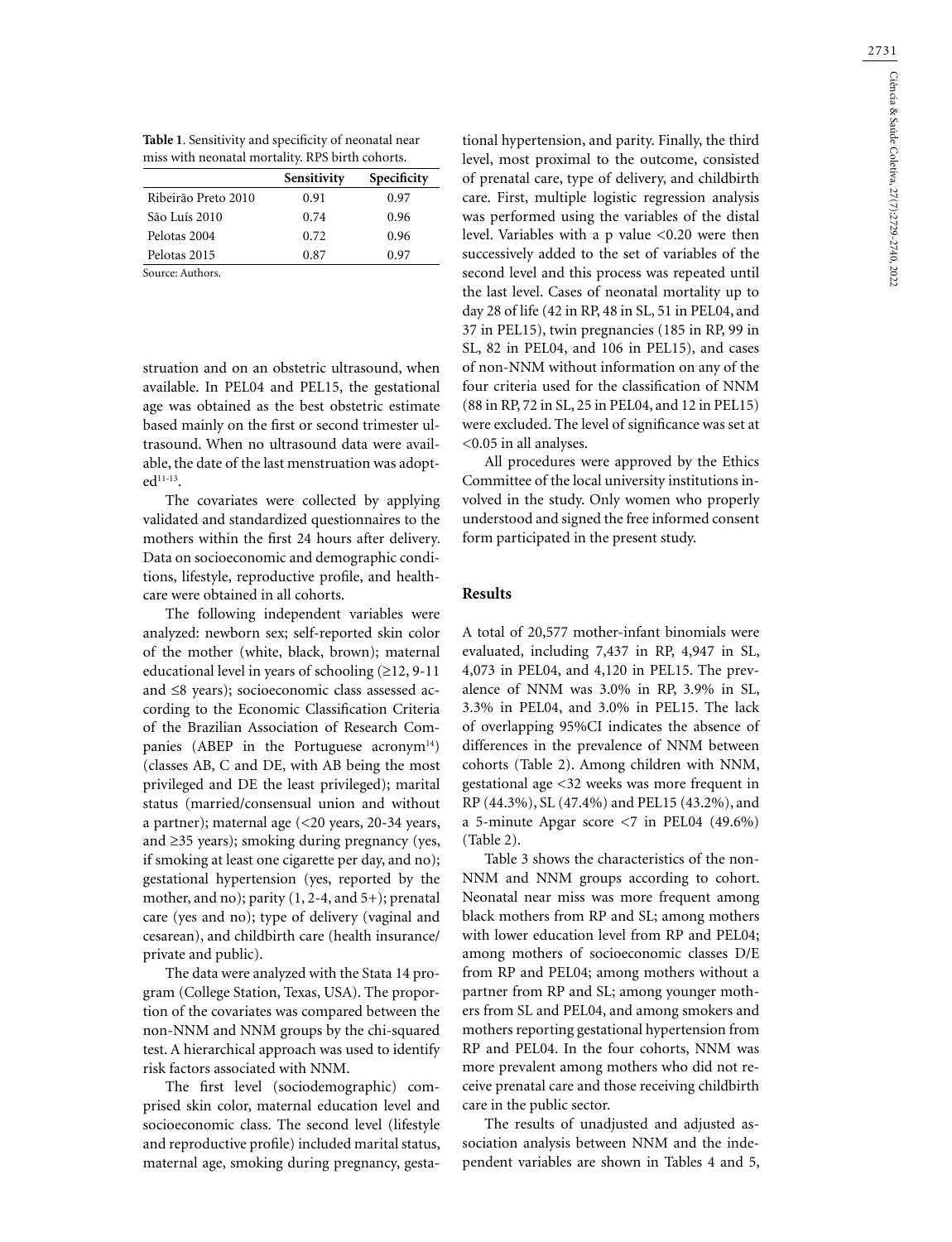|                                     | RP  |      |                |      |      | SL.                              |     | PEL04 |                                     | <b>PEL15</b> |      |                   |  |
|-------------------------------------|-----|------|----------------|------|------|----------------------------------|-----|-------|-------------------------------------|--------------|------|-------------------|--|
|                                     | N   | $\%$ | 95%CI          | N    | $\%$ | 95%CI                            | N   | $\%$  | 95%CI                               | N            | $\%$ | 95%CI             |  |
| <b>NNM</b>                          | 221 | 3.0  | $2.6 - 3.4$    | 192. | 3.9  | $3.3 - 4.4$                      | 135 | 3.3   | $2.8 - 3.9$                         | 125          | 3.0  | $2.5 - 3.6$       |  |
| NNM characteristics                 |     |      |                |      |      |                                  |     |       |                                     |              |      |                   |  |
| Gestational age<br>$<32$ weeks      | 98  | 44.3 | 38.0-51.0      | 91   |      | 47.4 40.4-54.5 44 32.6 26.0-41.9 |     |       |                                     |              |      | 54 43.2 34.7-52.1 |  |
| Weight $\langle$ 1500 g             | 82  | 37.1 | 30.9-43.7      |      |      | 43 22.4 17.1-29.0                |     |       | 25 18.5 12.9-26.2                   | 26           |      | 20.8 14.7-29.4    |  |
| Congenital<br>malformation          | 68  |      | 31.0 25.0-37.3 |      |      | 53 27.6 17.3-29.3                |     |       | 26 19.2 13.4-26.9 32 25.6 18.6-34.1 |              |      |                   |  |
| Five-minute<br>Apgar score $\leq 7$ | 44  | 20.0 | 15.7-26.7      | 43   |      | 22.4 21.9-34.8                   | 67  |       | 49.6 41.8-58.9                      | 37           |      | 29.6 22.3-38.6    |  |

**Table 2**. Distribution of neonatal near miss (NNM) characteristics. Ribeirão Preto (RP), São Luís (SL) and Pelotas (PEL04 and PEL15) Consortium.

95%CI: 95% confidence interval.

Source: Authors.

respectively. In unadjusted analysis, at the sociodemographic level, black skin color in RP and SL and brown skin color in RP and PEL15 were associated with NNM. In addition, a low maternal education level and socioeconomic class D/E were associated with NNM in the RP, PEL04 and PEL15 cohorts. At the lifestyle level, having no partner was associated with NNM only in RP and SL. Furthermore, an association was observed between maternal age <20 years and NNM in SL and between smoking during pregnancy and gestational hypertension in RP and PEL04. At the healthcare level, receiving no prenatal care and receiving childbirth care in the public sector were associated with NNM, while no association was observed for the type of delivery.

In adjusted analysis, skin color remained associated with NNM in RP and SL. Black women were more likely to have NNM than white women in RP and SL. Similarly, brown women were more likely to have NNM than white women in RP. Maternal education level remained associated with NNM only in RP. Women with 9 to 11 and less than 8 years of schooling were more likely to have NNM than women with ≥12 years of schooling.

Related to lifestyle and reproductive profile, women without a partner continued to have higher odds of NNM in RP and SL compared to married women or those living in a stable union. Maternal age remained associated with NNM only in SL, in which women <20 years had a 59% higher odds of having this outcome than women aged 20 to 34 years. Maternal smoking continued to be associated with NNM after adjustment only in RP. Women who smoked had a 62% higher

odds of having NNM than non-smokers in RP. Gestational hypertension remained associated with NNM in RP and PEL04, with hypertensive women being two to three times more likely to have this outcome. The association between NNM and receiving no prenatal care persisted in all cohorts, with the highest odds being observed in the PEL15 cohort, followed by the PEL04 and RP cohorts, and the lowest odds in the SL cohort. The type of delivery was associated with NNM in RP after adjustment. Women undergoing cesarean delivery were more likely to have NNM than those with vaginal delivery. The type of childbirth care remained associated with NNM only in RP, PEL04 and PEL15. Women who received childbirth care in the public sector were two to four times more likely to have NNM than those with a health insurance or private care.

# **Discussion**

The data of the present study indicate no differences in the prevalence of NNM between cohorts. Nevertheless, some particularities of the cities were found. In the RP cohort, associations were observed between factors of the more distal levels, such as skin color, education level and marital status, and NNM. Similarly, in SL, skin color, marital status and maternal age were associated with the outcome. On the other hand, in PEL, proximal factors were more significant for the occurrence of NNM. In general, healthcare-related variables, particularly prenatal care, were determinant in all cohorts.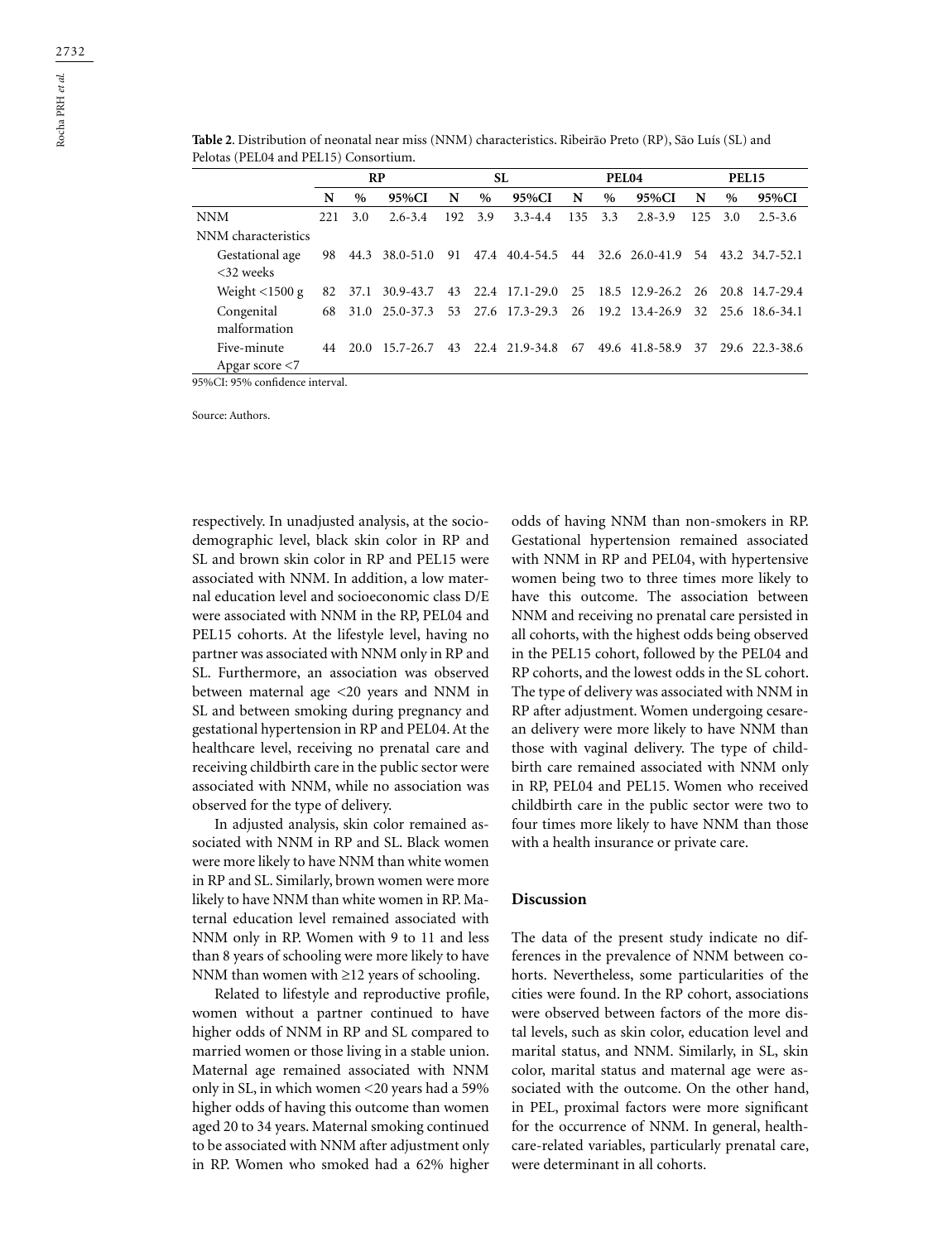|               |                  | Ribeirão<br>Preto         |             | São Luís      |                 |                           |             | Pelotas<br>2004 |                 |                           |            | Pelotas 2015  |                 |                   |                  |               |
|---------------|------------------|---------------------------|-------------|---------------|-----------------|---------------------------|-------------|-----------------|-----------------|---------------------------|------------|---------------|-----------------|-------------------|------------------|---------------|
|               | <b>NMN</b>       |                           |             |               | <b>NMN</b>      |                           |             | <b>NMN</b>      |                 |                           |            | <b>NMN</b>    |                 |                   |                  |               |
|               | Total            | No                        | Yes         |               | Total           | No                        | Yes         |                 | Total           | No                        | Yes        |               | Total           | N <sub>o</sub>    | <b>Yes</b>       |               |
|               | ${\bf N}$<br>(%) | ${\bf N}$<br>(9)          | N<br>(9)    | $P-$<br>value | N<br>(9)        | N<br>(%)                  | N<br>(%)    | $P-$<br>value   | N<br>(9)        | ${\bf N}$<br>(9)          | N<br>(9)   | $P-$<br>value | N<br>(9)        | N(%               | ${\bf N}$<br>(%) | $P-$<br>value |
| Newborn sex   |                  |                           |             | 0.495         |                 |                           |             | 0.659           |                 |                           |            | 0.163         |                 |                   |                  | 0.233         |
| Female        | 3,769            | 3,652                     | 117         |               | 2,422           | 2,331                     | 91          |                 | 1,960           | 1,903                     | 57         |               | 2,029           | 1,974             | 55               |               |
|               | (50.7)           | (96.9)                    | (3.1)       |               | (49.0)          | (96.2)                    | (3.8)       |                 | (48.1)          | (97.1)                    | (2.9)      |               | (49.3)          | (97.3)            | (2.7)            |               |
| Male          | 3,668            | 3,564                     | 104         |               | 2,525           | 2,424                     | 101         |                 | 2,113           | 2,035                     | 78         |               | 2,091           | 2,021             | 70               |               |
|               | (49.3)           | (97.2)                    | (2.8)       |               | (51.0)          | (96.0)                    | (4.0)       |                 | (51.9)          | (96.3)                    | (3.7)      |               | (50.7)          | (96.6)            | (3.4)            |               |
| Skin color    |                  |                           |             | < 0.001       |                 |                           |             | 0.027           |                 |                           |            | 0.276         |                 |                   |                  | 0.107         |
| White         | 4,305            | 4,210                     | 95          |               | 913             | 888                       | 25          |                 | 2,491           | 2,418                     | 73         |               | 2,913           | 2,831             | 82               |               |
|               | (58.9)           | (97.8)                    | (2.2)       |               | (18.7)          | (97.3)                    | (2.7)       |                 | (62.5)          | (97.1)                    | (2.9)      |               | (71.2)          | (97.2)            | (2.8)            |               |
| Black         | 708              | 674                       | 34          |               | 626             | 592                       | 34          |                 | 661             | 634                       | 27         |               | 646             | 627               | 19               |               |
|               | (9.7)            | (95.2)                    | (4.8)       |               | (12.8)          | (94.6)                    | (5.4)       |                 | (16.6)          | (95.9)                    | (4.1)      |               | (15.8)          | (97.1)            | (2.9)            |               |
| Brown         | 2,296            | 2,209                     | 87          |               | 3,337           | 3,205                     | 132         |                 | 835             | 805                       | 30         |               | 530             | 506               | 24               |               |
|               |                  | $(31.4)$ $(96.2)$         | (3.8)       |               | (68.4)          | (96.0)                    | (4.0)       |                 | (20.9)          | (96.4)                    | (3.6)      |               | (13.0)          | (95.5)            | (4.5)            |               |
| Maternal      |                  |                           |             | < 0.001       |                 |                           |             | 0.088           |                 |                           |            | 0.001         |                 |                   |                  | 0.050         |
| years of      |                  |                           |             |               |                 |                           |             |                 |                 |                           |            |               |                 |                   |                  |               |
| schooling     |                  |                           |             |               |                 |                           |             |                 |                 |                           |            |               |                 |                   |                  |               |
| $\geq$ 12     | 1,687<br>(22.8)  | 1,663<br>(98.6)           | 24<br>(1.4) |               | 750<br>(15.2)   | 724<br>(96.5)             | 26<br>(3.5) |                 | 412<br>(10.2)   | 405<br>(98.3)             | 7<br>(1.7) |               | 1,276<br>(31.0) | 1,249<br>(97.9)   | 27<br>(2.1)      |               |
|               |                  | 3,681                     | 113         |               |                 |                           | 101         |                 |                 |                           | 31         |               |                 |                   |                  |               |
| 9 to 11       | 3,794<br>(51.2)  | (97.0)                    | (3.0)       |               | 2,814<br>(56.9) | 2,713<br>(96.4)           | (3.6)       |                 | 1,347<br>(33.4) | 1,316<br>(97.7)           | (2.3)      |               | 1,406<br>(34.1) | 1,361<br>(96.8)   | 45<br>(3.2)      |               |
| $\leq 8$      | 1,924            | 1,844                     | 80          |               | 1,383           | 1,318                     | 65          |                 | 2,275           | 2,178                     | 97         |               | 1,437           | 1,384             | 53               |               |
|               | (26.0)           | (95.8)                    | (4.2)       |               | (28.0)          | (95.3)                    | (4.7)       |                 | (56.4)          | (95.7)                    | (4.3)      |               | (34.9)          | (96.3)            | (3.7)            |               |
| Socioeconomic |                  |                           |             | 0.017         |                 |                           |             | 0.500           |                 |                           |            | 0.029         |                 |                   |                  | 0.060         |
| class         |                  |                           |             |               |                 |                           |             |                 |                 |                           |            |               |                 |                   |                  |               |
| A and B       | 3,221            | 3,145                     | 76          |               | 903             | 875                       | 28          |                 | 567             | 559                       | 8          |               | 1,218           | 1,190             | 28               |               |
|               | (46.2)           | (97.6)                    | (2.4)       |               | (19.4)          | (96.9)                    | (3.1)       |                 | (17.8)          | (98.6)                    | (1.4)      |               | (30.6)          | (97.7)            | (2.3)            |               |
| C             | 3,048            | 2,960                     | 88          |               | 2507            | 2410                      | 97          |                 | 1,109           | 1,079                     | 30         |               | 1,984           | 1,925             | 59               |               |
|               | (43.7)           | (97.1)                    | (2.9)       |               | (53.8)          | (96.1)                    | (3.9)       |                 | (34.8)          | (97.3)                    | (2.7)      |               | (49.8)          | (97.0)            | (3.0)            |               |
| D and E       | 699              | 669                       | 30          |               | 1,246           | 1196                      | 50          |                 | 1,512           | 1,458                     | 54         |               | 779             | 747               | 32               |               |
|               | (10.1)           | (95.7)                    | (4.3)       |               | (26.8)          | (96.0)                    | (4.0)       |                 | (47.4)          | (96.4)                    | (3.6)      |               | (19.6)          | (95.9)            | (4.1)            |               |
| Marital       |                  |                           |             | < 0.001       |                 |                           |             | 0.001           |                 |                           |            | 0.932         |                 |                   |                  | 0.050         |
| status        |                  |                           |             |               |                 |                           |             |                 |                 |                           |            |               |                 |                   |                  |               |
| With a        |                  | 6,430 6,268               | 162         |               |                 | 4,001 3,863 138           |             |                 |                 | 3,420 3,307 113           |            |               |                 | 3,538 3,438       | 100              |               |
| partner       |                  | $(86.5)$ $(97.5)$ $(2.5)$ |             |               |                 | $(80.9)$ $(96.5)$ $(3.5)$ |             |                 |                 | $(84.0)$ $(96.7)$ $(3.3)$ |            |               |                 | $(85.9)$ $(97.2)$ | (2.8)            |               |
| Without       | 1,004            | 946                       | 58          |               | 946             | 892                       | 54          |                 | 653             | 631                       | 22         |               | 581             | 556               | 25               |               |
| a partner     |                  | $(13.5)$ $(94.2)$ $(5.8)$ |             |               |                 | $(19.1)$ $(94.3)$ $(5.7)$ |             |                 |                 | $(16.0)$ $(96.6)$ $(3.4)$ |            |               |                 | $(14.1)$ $(95.7)$ | (4.3)            |               |
| Maternal      |                  |                           |             | 0.525         |                 |                           |             | 0.005           |                 |                           |            | 0.025         |                 |                   |                  | 0.415         |
| age (years)   |                  |                           |             |               |                 |                           |             |                 |                 |                           |            |               |                 |                   |                  |               |
| $20 - 34$     |                  | 5,551 5,392               | 159         |               |                 | 3,647 3,520               | 127         |                 |                 | 2,758 2,670               | 88         |               |                 | 2,911 2,824       | 87               |               |
|               |                  | $(74.6)$ $(97.1)$         | (2.9)       |               |                 | $(73.7)$ $(96.5)$ $(3.5)$ |             |                 |                 | $(67.7)$ $(96.8)$ $(3.2)$ |            |               |                 | $(70.7)$ $(97.0)$ | (3.0)            |               |
| $20$          | 962              | 928                       | 34          |               | 922             | 869                       | 53          |                 | 770             | 734                       | 36         |               | 608             | 585               | 23               |               |
|               |                  | $(12.9)$ $(96.5)$ $(3.5)$ |             |               |                 | $(18.6)$ $(94.2)$ $(5.8)$ |             |                 |                 | $(18.9)$ $(95.3)$ $(4.7)$ |            |               |                 | $(14.8)$ $(96.2)$ | (3.8)            |               |
| $\geq 35$     | 924              | 896                       | 28          |               | 378             | 366                       | 12          |                 | 543             | 532                       | 11         |               | 600             | 585               | 15               |               |
|               |                  | $(12.4)$ $(97.0)$ $(3.0)$ |             |               |                 | $(7.6)$ $(96.8)$ $(3.2)$  |             |                 |                 | $(13.3)$ $(98.0)$ $(2.0)$ |            |               |                 | $(14.6)$ $(97.5)$ | (2.5)            |               |

it continues

2733<br>
2733<br>
2733<br>
2733<br>
2733<br>
2733<br>
2733<br>
2733<br>
2733<br>
2733<br>
2733<br>
2733<br>
2733<br>
2733<br>
2733<br>
2733<br>
2733<br>
2733<br>
2733<br>
2733<br>
2733<br>
2733<br>
2733<br>
2733<br>
2733<br>
2733<br>
2733<br>
2733<br>
2733<br>
2733<br>
2733<br>
2733<br>
2733<br>
2733<br>
2733<br>
2733<br>
2733<br> Ciência & Saúde Coletiva, 27(7):2729-2740, 2022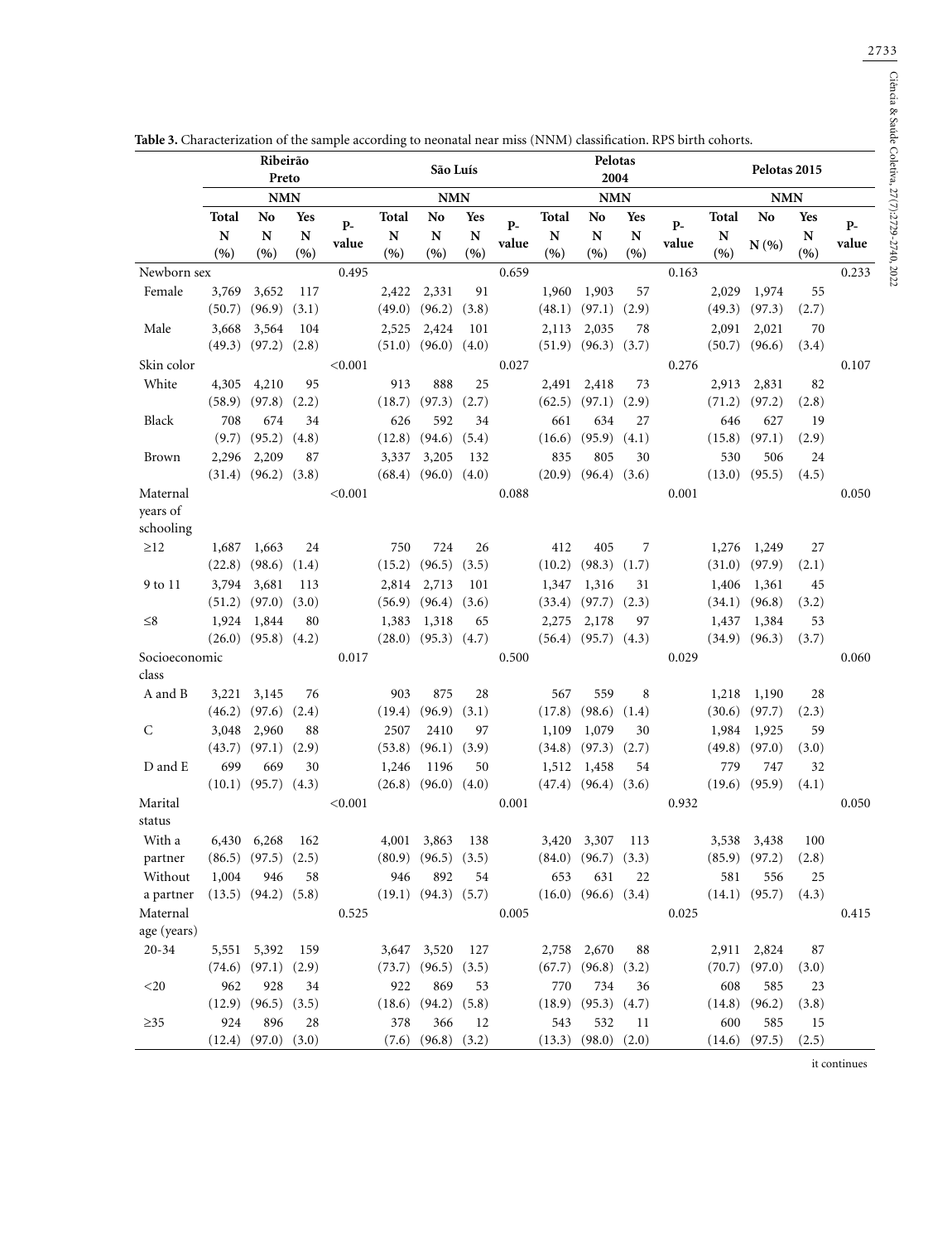Rocha PRH *et al.*

|                       | Ribeirão<br>Preto |                          |                        |             | São Luís          |                          |                                         |             | Pelotas<br>2004<br><b>NMN</b> |                           |                           |             | Pelotas 2015<br><b>NMN</b> |                       |                   |               |
|-----------------------|-------------------|--------------------------|------------------------|-------------|-------------------|--------------------------|-----------------------------------------|-------------|-------------------------------|---------------------------|---------------------------|-------------|----------------------------|-----------------------|-------------------|---------------|
|                       | <b>NMN</b>        |                          |                        | <b>NMN</b>  |                   |                          |                                         |             |                               |                           |                           |             |                            |                       |                   |               |
|                       | Total<br>N<br>(9) | No<br>${\bf N}$<br>(9)   | <b>Yes</b><br>N<br>(%) | P-<br>value | Total<br>N<br>(9) | No<br>$\mathbf N$<br>(9) | <b>Yes</b><br>$\overline{\bf N}$<br>(9) | P-<br>value | Total<br>N<br>(9)             | No<br>${\bf N}$<br>(9)    | Yes<br>$\mathbf N$<br>(9) | P-<br>value | Total<br>N<br>(9/6)        | N <sub>o</sub><br>N(% | Yes<br>N<br>(9/6) | $P-$<br>value |
| Smoking during        |                   |                          |                        | 0.001       |                   |                          |                                         | 0.375       |                               |                           |                           | 0.016       |                            |                       |                   | 0.670         |
| pregnancy             |                   |                          |                        |             |                   |                          |                                         |             |                               |                           |                           |             |                            |                       |                   |               |
| No                    | 6,569             | 6,395                    | 174                    |             | 4,750             | 4,568                    | 182                                     |             | 2,963                         | 2,877                     | 86                        |             | 3,441                      | 3,344                 | 97                |               |
|                       | (88.4)            | (97.3)                   | (2.7)                  |             | (96.0)            | (96.2)                   | (3.8)                                   |             | (72.7)                        | $(97.1)$ $(2.9)$          |                           |             | (83.6)                     | (97.2)                | (2.8)             |               |
| Yes                   | 863               | 820                      | 43                     |             | 197               | 187                      | 10                                      |             | 1,110                         | 1,061                     | 49                        |             | 676                        | 648                   | 28                |               |
|                       | (11.6)            | (95.0)                   | (5.0)                  |             | (4.0)             | (94.9)                   | (5.1)                                   |             |                               | $(27.3)$ $(95.6)$ $(4.4)$ |                           |             | (16.4)                     | (95.9)                | (4.1)             |               |
| Gestational           |                   |                          |                        | < 0.001     |                   |                          |                                         | 0.060       |                               |                           |                           | < 0.001     |                            |                       |                   | 0.060         |
| hypertension          |                   |                          |                        |             |                   |                          |                                         |             |                               |                           |                           |             |                            |                       |                   |               |
| No                    | 6,492             | 6,331                    | 161                    |             | 4,134             | 3,983                    | 151                                     |             | 3,099                         | 3,023                     | 76                        |             | 3,085                      | 3,000                 | 85                |               |
|                       | (87.6)            | (97.5)                   | (2.5)                  |             | (83.6)            | (96.3)                   | (3.7)                                   |             | (76.2)                        | (97.6)                    | (2.4)                     |             | (74.9)                     | (97.2)                | (2.8)             |               |
| Yes                   | 922               | 867                      | 55                     |             | 812               | 771                      | 41                                      |             | 966                           | 908                       | 58                        |             | 1,032                      | 992                   | 40                |               |
|                       | (12.4)            | (94.0)                   | (6.0)                  |             |                   | $(16.4)$ $(94.9)$        | (5.1)                                   |             |                               | $(23.8)$ $(94.0)$         | (6.0)                     |             | (25.1)                     | (96.1)                | (3.9)             |               |
| Parity                |                   |                          |                        | 0.320       |                   |                          |                                         | 0.301       |                               |                           |                           | 0.164       |                            |                       |                   | 0.974         |
| $2 - 4$               | 3,500             | 3,400                    | 100                    |             | 2,416             | 2,329                    | 87                                      |             | 2,056                         | 1,995                     | 61                        |             | 1,904                      | 1,846                 | 58                |               |
|                       | (47.1)            | (97.1)                   | (2.9)                  |             | (48.8)            | (96.4)                   | (3.6)                                   |             |                               | $(50.5)$ $(97.0)$ $(3.0)$ |                           |             | (46.2)                     | (97.0)                | (3.0)             |               |
| $\mathbf{1}$          | 3,696             | 3,586                    | 110                    |             | 2,366             | 2,265                    | 101                                     |             | 1,619                         | 1,555                     | 64                        |             | 2,064                      | 2,002                 | 62                |               |
|                       | (49.7)            | (97.0)                   | (3.0)                  |             | (47.8)            | (95.7)                   | (4.3)                                   |             | (39.8)                        | (96.1)                    | (3.9)                     |             | (50.1)                     | (97.0)                | (3.0)             |               |
| $\geq 5$              | 241               | 230                      | 11                     |             | 165               | 161                      | $\overline{4}$                          |             | 397                           | 387                       | 10                        |             | 150                        | 145                   | 5                 |               |
|                       |                   | $(3.2)$ $(95.4)$ $(4.6)$ |                        |             |                   | $(3.3)$ $(97.6)$ $(2.4)$ |                                         |             |                               | $(9.7)$ $(97.5)$ $(2.5)$  |                           |             | (3.6)                      | (96.7)                | (3.3)             |               |
| Prenatal              |                   |                          |                        | < 0.001     |                   |                          |                                         | 0.007       |                               |                           |                           | 0.005       |                            |                       |                   | < 0.001       |
| care                  |                   |                          |                        |             |                   |                          |                                         |             |                               |                           |                           |             |                            |                       |                   |               |
| Yes                   | 7,343             | 7,137                    | 206                    |             | 4,863             | 4,679                    | 184                                     |             | 4,010                         | 3,881                     | 129                       |             | 4,025                      | 3,912                 | 113               |               |
|                       | (98.8)            | (97.2)                   | (2.8)                  |             | (98.3)            | (96.2)                   | (3.8)                                   |             | (98.5)                        | (96.8)                    | (3.2)                     |             | (97.7)                     | (97.2)                | (2.8)             |               |
| No                    | 90                | 77                       | 13                     |             | 84                | 76                       | 8                                       |             | 62                            | 56                        | 6                         |             | 95                         | 83                    | 12                |               |
|                       | (1.2)             | (85.6)                   | (14.4)                 |             | (1.7)             | (90.5)                   | (9.5)                                   |             | (1.5)                         | (90.3)                    | (9.7)                     |             | (2.3)                      | (87.4)                | (12.6)            |               |
| Type of               |                   |                          |                        | 0.536       |                   |                          |                                         | 0.138       |                               |                           |                           | 0.098       |                            |                       |                   | 0.351         |
| delivery              |                   |                          |                        |             |                   |                          |                                         |             |                               |                           |                           |             |                            |                       |                   |               |
| Vaginal               | 3,078             | 2,991                    | 87                     |             | 2,601             | 2,490                    | 111                                     |             | 2,245                         | 2,180                     | 65                        |             | 1,453                      | 1,404                 | 49                |               |
|                       | (41.4)            | (97.2)                   | (2.8)                  |             |                   | $(52.6)$ $(95.7)$        | (4.3)                                   |             | (55.1)                        | $(97.1)$ $(2.9)$          |                           |             | (35.3)                     | (96.6)                | (3.4)             |               |
| Cesarean              | 4,359             | 4,225                    | 134                    |             | 2,346             | 2,265                    | 81                                      |             | 1,828                         | 1,758                     | 70                        |             | 2,666                      | 2,590                 | 76                |               |
|                       | (58.6)            | (96.9)                   | (3.1)                  |             | (47.4)            | (96.6)                   | (3.4)                                   |             | (44.9)                        | (96.2)                    | (3.8)                     |             | (64.7)                     | (97.1)                | (2.9)             |               |
| Childbirth care       |                   |                          |                        | < 0.001     |                   |                          |                                         | 0.048       |                               |                           |                           | < 0.001     |                            |                       |                   | < 0.001       |
| Health                | 3,288             | 3,231                    | 57                     |             | 795               | 774                      | 21                                      |             | 776                           | 769                       | 7                         |             | 1,264                      | 1,252                 | 12                |               |
| insurance/<br>private |                   | $(44.3)$ $(98.3)$        | (1.7)                  |             |                   | $(16.1)$ $(97.4)$        | (2.6)                                   |             |                               | $(19.1)$ $(99.1)$         | (0.9)                     |             | (31.7)                     | (99.1)                | (0.9)             |               |
| Public                | 4,143             | 3,983                    | 160                    |             | 4,151             | 3,980                    | 171                                     |             | 3,292                         | 3,164                     | 128                       |             | 2,728                      | 2,621                 | 107               |               |
|                       |                   | $(55.7)$ $(96.1)$        | (3.9)                  |             |                   | $(83.9)$ $(95.9)$        | (4.1)                                   |             |                               | $(80.9)$ $(96.1)$         | (3.9)                     |             | (68.3)                     | (96.1)                | (3.9)             |               |

**Table 3.** Characterization of the sample according to neonatal near miss (NNM) classification. RPS birth cohorts.

Source: Authors.

Black skin color in RP and SL and brown skin color in RP and PEL15 were associated with NNM. Few Brazilian studies have investigated the effect of skin color on NNM<sup>6-8</sup>. For decades, studies have drawn attention to the apparent disadvantage of children born to black and

brown women in terms of health indicators<sup>15,16</sup>. In a study conducted in Pelotas in 1993, Barros *et al*. 15 observed a higher frequency of preterm birth, low birthweight, and neonatal and infant mortality associated with black skin color. These findings can largely be explained by socioeco-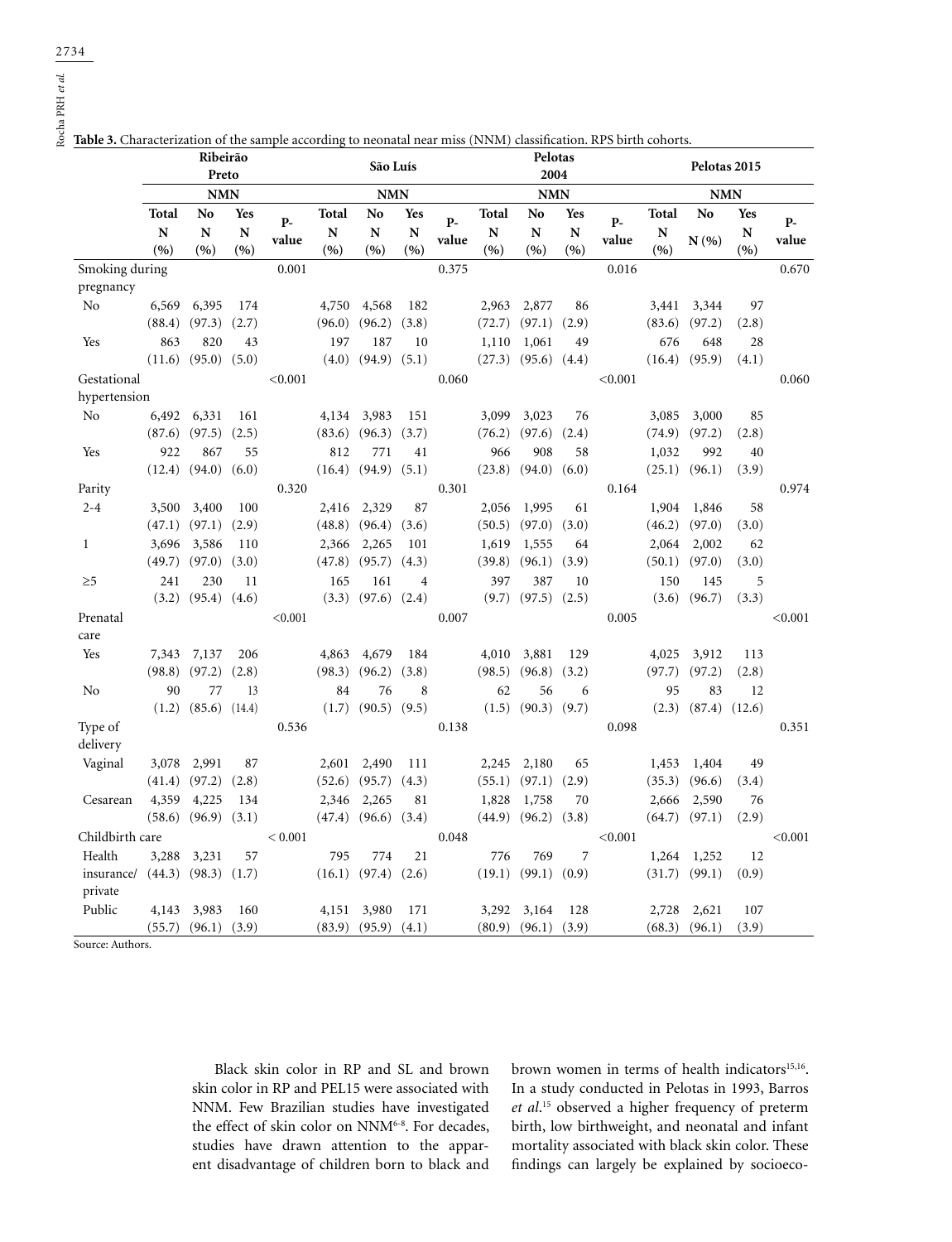|                                      | Ribeirão Preto<br>2010 | São Luís<br>2010                                   | Pelotas<br>2004     | Pelotas<br>2015                                                               |
|--------------------------------------|------------------------|----------------------------------------------------|---------------------|-------------------------------------------------------------------------------|
|                                      | OR (95%CI)             | OR (95%CI)                                         | OR (95%CI)          | OR (95%CI)                                                                    |
| Level 1 - Sociodemographic           |                        |                                                    |                     |                                                                               |
| Skin color                           |                        |                                                    |                     |                                                                               |
| White                                | $\mathbf{1}$           | $\mathbf{1}$                                       | $\mathbf{1}$        | $\mathbf{1}$                                                                  |
| Black                                | $2.23(1.49-3.33)$      | $2.04(1.20-3.45)$                                  | $1.41(0.84-2.21)$   | $1.04(0.63-1.73)$                                                             |
| <b>Brown</b>                         | $1.74(1.29-2.34)$      | $1.46(0.94-2.25)$                                  | $1.23(0.80-1.90)$   | $1.63(1.02 - 2.60)$                                                           |
| Maternal years of schooling          |                        |                                                    |                     |                                                                               |
| $\geq$ 12                            | $\mathbf{1}$           | $\mathbf{1}$                                       | $\mathbf{1}$        | $\mathbf{1}$                                                                  |
| 9 to 11                              | $2.12(1.36-3.31)$      | $1.03(0.68-1.60)$                                  | $1.36(0.59-3.11)$   | $1.52(0.94 - 2.47)$                                                           |
| $\leq 8$                             | 3.01 (1.89-4.77)       | $1.37(0.86 - 2.18)$                                | $2.57(1.18-5.58)$   | $1.77(1.10-2.83)$                                                             |
| Socioeconomic class                  |                        |                                                    |                     |                                                                               |
| A/B                                  | $\mathbf{1}$           | $\mathbf{1}$                                       | $\mathbf 1$         | $\mathbf{1}$                                                                  |
| $\mathsf{C}$                         | $1.23(0.90-1.67)$      | $1.25(0.82 - 1.92)$                                | $1.94(0.88-4.26)$   | $1.30(0.82 - 2.05)$                                                           |
| D/E                                  | $1.85(1.20-2.85)$      | $1.30(0.81 - 2.09)$                                | $2.58(1.22 - 5.47)$ | $1.82(1.08-3.05)$                                                             |
| Level 2 - Lifestyle and reproductive |                        |                                                    |                     |                                                                               |
| profile                              |                        |                                                    |                     |                                                                               |
| Marital status                       |                        |                                                    |                     |                                                                               |
| Married/Consensual union             | 1                      | 1                                                  | 1                   | 1                                                                             |
| Without a partner                    | $2.37(1.74-3.23)$      | $1.69(1.22-2.34)$                                  | $1.02(0.64-1.62)$   | $1.54(0.99-2.41)$                                                             |
| Maternal age (years)                 |                        |                                                    |                     |                                                                               |
| $20 - 34$                            | $\mathbf{1}$           | $\mathbf{1}$                                       | $\mathbf{1}$        | $\mathbf{1}$                                                                  |
| $<$ 20 $\,$                          | $1.24(0.85-1.81)$      | $1.69(1.21-2.34)$                                  | $1.48(1.00-2.21)$   | $1.27(0.79-2.03)$                                                             |
| $\geq$ 35                            | $1.05(0.70-1.59)$      | $0.90(0.49-1.65)$                                  | $0.62(0.33-1.18)$   | $0.83(0.47-1.45)$                                                             |
| Smoking during pregnancy             |                        |                                                    |                     |                                                                               |
| N <sub>o</sub>                       | $\mathbf{1}$           | $\mathbf{1}$                                       | 1                   | $\mathbf{1}$                                                                  |
| Yes                                  | $1.92(1.36-2.71)$      | $1.34(0.69 - 2.57)$                                | $1.54(1.08-2.20)$   | $1.48(0.97 - 2.28)$                                                           |
| Gestational hypertension             |                        |                                                    |                     |                                                                               |
| N <sub>o</sub>                       | $\mathbf{1}$           | $\mathbf{1}$                                       | $\mathbf 1$         | $\mathbf{1}$                                                                  |
| Yes                                  | $2.49(1.82-3.41)$      | $1.40(0.98-1.99)$                                  | $2.54(1.79-3.60)$   | $1.42(0.97 - 2.08)$                                                           |
| Parity                               |                        |                                                    |                     |                                                                               |
| $2 - 4$                              | $\mathbf{1}$           | $\mathbf{1}$                                       | $\mathbf{1}$        | $\mathbf{1}$                                                                  |
| $\mathbf{1}$                         | $1.04(0.79-1.37)$      | $1.19(0.89-1.59)$                                  | $1.34(0.94-1.92)$   | $0.98(0.68-1.41)$                                                             |
| $\geq 5$                             | $1.62(0.86 - 3.07)$    | $0.66(0.24-1.83)$                                  | $0.84(0.42 - 1.66)$ | $1.09(0.43 - 2.77)$                                                           |
| Level 3 - Healthcare                 |                        |                                                    |                     |                                                                               |
| Prenatal care                        |                        |                                                    |                     |                                                                               |
| Yes                                  | $\mathbf{1}$           | $\mathbf{1}$                                       | $\mathbf{1}$        | $\mathbf{1}$                                                                  |
| N <sub>o</sub>                       |                        |                                                    |                     | $5.84$ (3.19-10.7) $2.67$ (1.27-5.62) $3.22$ (1.36-7.61) $5.00$ (2.65 - 9.43) |
| Type of delivery                     |                        |                                                    |                     |                                                                               |
| Vaginal                              | $\mathbf{1}$           | $\mathbf{1}$                                       | $\mathbf{1}$        | $\mathbf{1}$                                                                  |
| Cesarean                             | $1.09(0.83-1.43)$      | $0.80(0.59-1.07)$                                  | $1.33(0.94-1.88)$   | $0.84(0.58-1.21)$                                                             |
| Childbirth care                      |                        |                                                    |                     |                                                                               |
| Health insurance/private             | $\mathbf{1}$           | $\mathbf{1}$                                       | $\mathbf{1}$        | $\mathbf{1}$                                                                  |
| Public                               |                        | 2.28 (1.68-3.09) 1.58 (1.00-2.50) 4.44 (2.07-9.55) |                     | $4.26(2.34-7.76)$                                                             |

**Table 4**. Unadjusted logistic regression analysis of the association between covariates and neonatal near miss in the RPS birth cohorts.

Source: Authors.

nomic inequality and the poor quality of prenatal care. Similarly, no association was observed in the present study between brown skin color and NNM when the analysis was adjusted for the other sociodemographic variables in PEL15. In contrast, in RP and SL, the data suggest that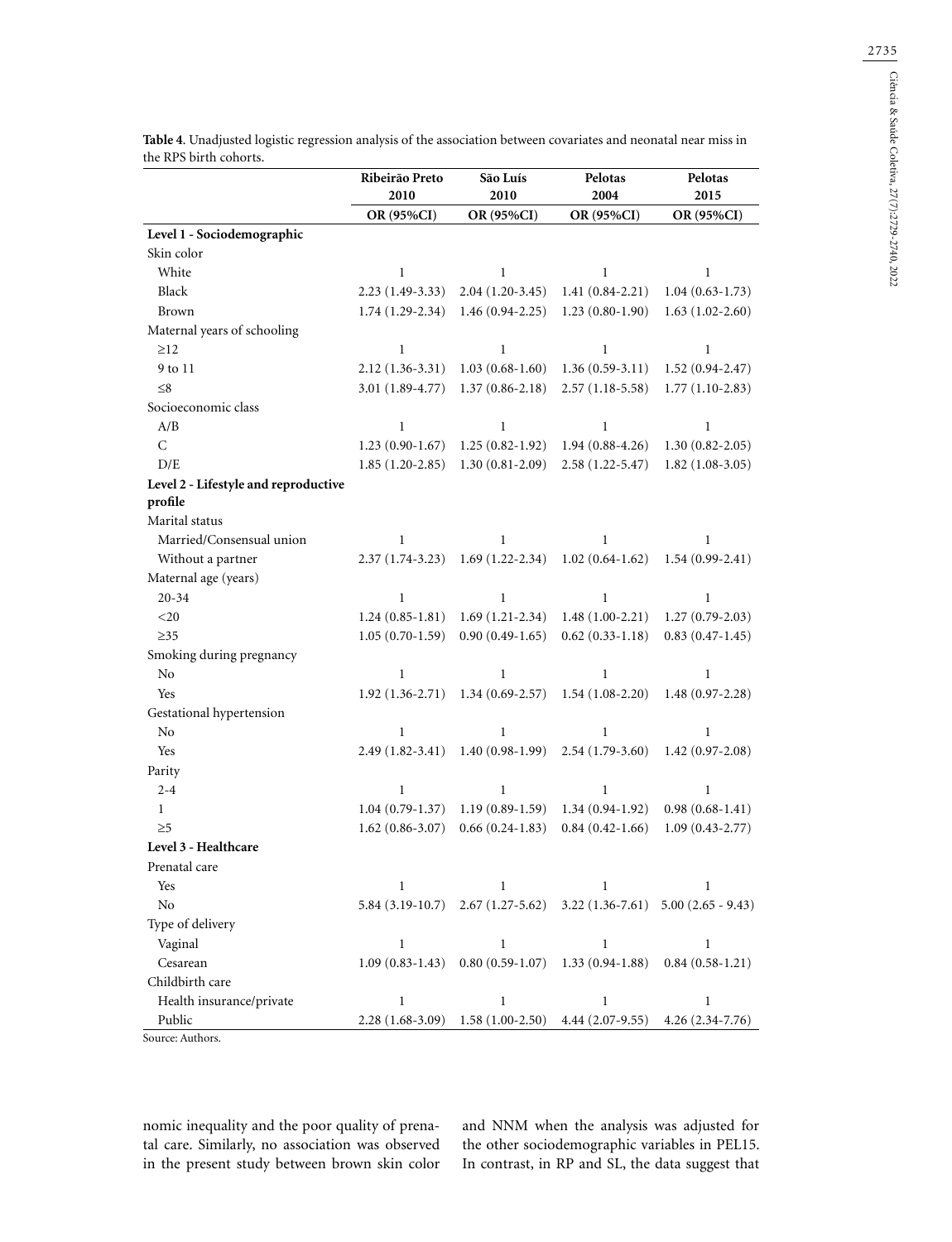|                                      | <b>OR (95%CI)</b>   | <b>OR (95%CI)</b>                   | <b>OR (95%CI)</b>                                                    | OR (95%CI)          |
|--------------------------------------|---------------------|-------------------------------------|----------------------------------------------------------------------|---------------------|
| Level 1 - Sociodemographic           |                     |                                     |                                                                      |                     |
| Skin color                           |                     |                                     |                                                                      |                     |
| White                                | $\mathbf{1}$        | $\mathbf{1}$                        |                                                                      |                     |
| Black                                | $1.98(1.27-3.09)$   | $1.77(1.02-3.08)$                   |                                                                      |                     |
| <b>Brown</b>                         |                     | $1.59(1.14-2.22)$ $1.31(0.84-2.07)$ |                                                                      |                     |
| Maternal years of schooling          |                     |                                     |                                                                      |                     |
| $\geq$ 12                            | $\mathbf{1}$        |                                     |                                                                      |                     |
| 9 to 11                              | $1.95(1.20-3.18)$   |                                     |                                                                      |                     |
| $\leq 8$                             | 2.44 (1.40-4.27)    |                                     |                                                                      |                     |
| Socioeconomic class                  |                     |                                     |                                                                      |                     |
| A/B                                  |                     |                                     | $1*$                                                                 |                     |
| $\overline{C}$                       |                     |                                     | $1.74(0.73-4.13)$                                                    |                     |
| D/E                                  |                     |                                     | 2.18 (0.88-5.39)                                                     |                     |
| Level 2 - Lifestyle and reproductive |                     |                                     |                                                                      |                     |
| profile                              |                     |                                     |                                                                      |                     |
| Marital status                       |                     |                                     |                                                                      |                     |
| Married/Consensual union             | $\mathbf{1}$        | 1                                   | $1*$                                                                 | $1*$                |
| Without a partner                    | $2.02(1.45 - 2.82)$ | $1.52(1.09-2.13)$                   | $0.53(0.26-1.07)$                                                    | $1.45(0.91 - 2.30)$ |
| Maternal age (years)                 |                     |                                     |                                                                      |                     |
| $20 - 34$                            |                     | $\mathbf{1}$                        |                                                                      |                     |
| $<$ 20                               |                     | $1.59(1.11-2.26)$                   |                                                                      |                     |
| $\geq$ 35                            |                     | $0.94(0.51 - 1.74)$                 |                                                                      |                     |
| Smoking during pregnancy             |                     |                                     |                                                                      |                     |
| No                                   | $\mathbf{1}$        |                                     |                                                                      | $1*$                |
| Yes                                  | $1.62(1.12-2.33)$   |                                     |                                                                      | $1.41(0.90-2.20)$   |
| Gestational hypertension             |                     |                                     |                                                                      |                     |
| No                                   | $\mathbf{1}$        | $1*$                                | $\mathbf{1}$                                                         | $1*$                |
| Yes                                  |                     | $2.39(1.73-3.30)$ 1.42 (0.99-2.03)  | $3.00(1.96-4.58)$ 1.45 (0.98-2.13)                                   |                     |
| Level 3 - Healthcare                 |                     |                                     |                                                                      |                     |
| Prenatal care                        |                     |                                     |                                                                      |                     |
| Yes                                  | $\mathbf{1}$        | $\mathbf{1}$                        | $\mathbf{1}$                                                         | $\mathbf{1}$        |
| No                                   |                     |                                     | 4.27 (2.16-8.45) 2.32 (1.09-4.94) 4.79 (1.59-14.46) 5.10 (2.60-9.97) |                     |
| Type of delivery                     |                     |                                     |                                                                      |                     |
| Vaginal                              | $\mathbf{1}$        |                                     |                                                                      |                     |
| Cesarean                             | $1.97(1.42 - 2.73)$ |                                     |                                                                      |                     |
| Childbirth care                      |                     |                                     |                                                                      |                     |
| Health insurance/private             | 1                   |                                     | 1                                                                    | $\mathbf{1}$        |

Public 2.04 (1.36-3.04) 2.66 (1.09-6.54) 4.31 (2.28-8.12)

**Table 5**. Hierarchical analysis of the variables associated with neonatal near miss in the RPS birth cohorts.

**<sup>2010</sup> São Luís 2010 Pelotas 2004 Pelotas 2015**

**Ribeirão Preto** 

\*p-value<0.20 - added to the next level's set of variables.

Source: Authors.

sociodemographic factors other than maternal education and socioeconomic class could explain the association between skin color and NNM.

Mothers without a partner from RP and SL were more likely to have NNM. Different studies have demonstrated higher odds of behavioral problems and risk habits for the fetus in pregnant women without a partner. The lack of a partner has been associated with a higher prevalence of depression, stress and anxiety during pregnan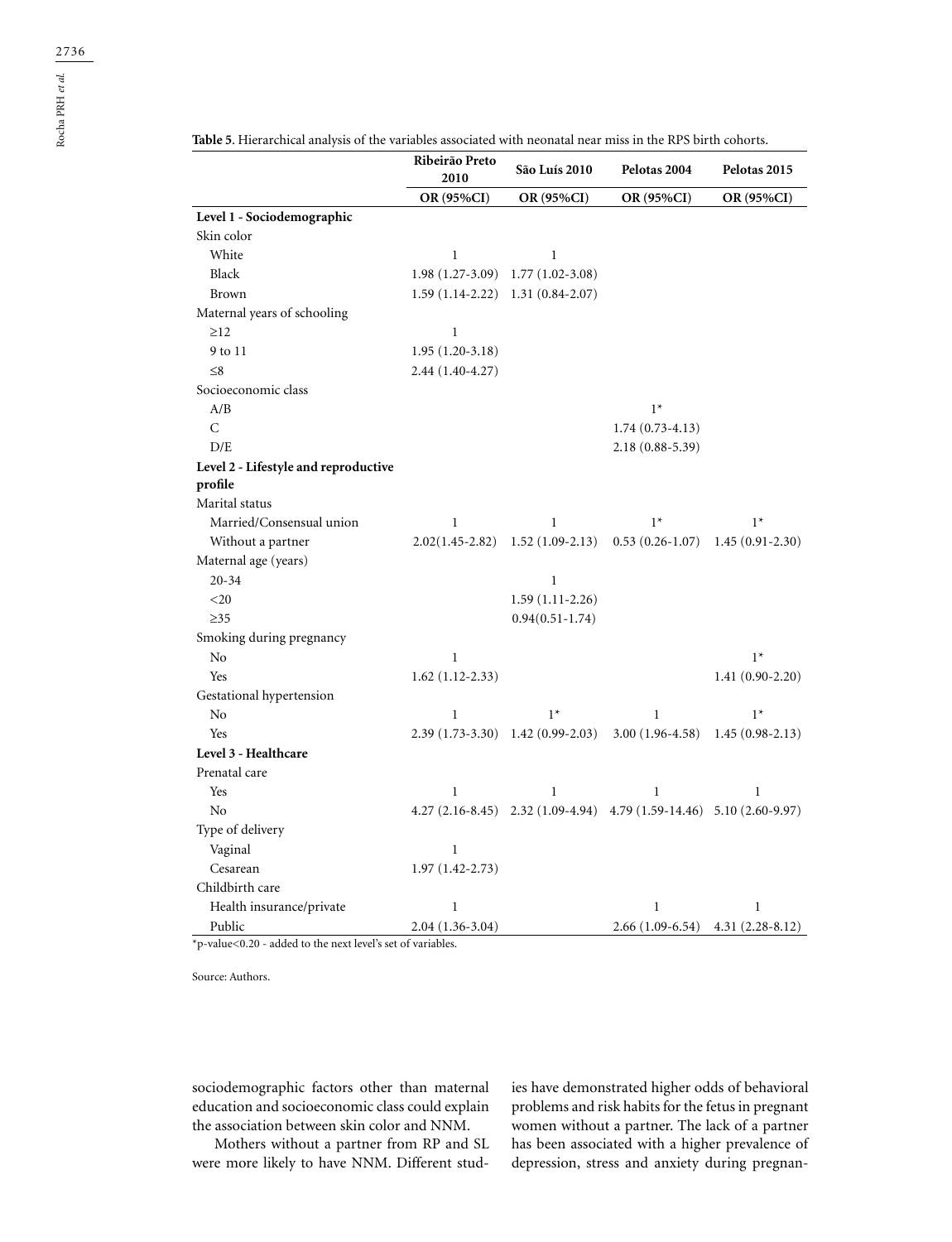cy<sup>17</sup>, increased consumption of illicit drugs<sup>18</sup>, and inadequate prenatal care<sup>19</sup>, factors that may result in a lower birthweight of the child, preterm birth or congenital malformations, which would be indicators of NNM. On the other hand, Shah *et al*. 20 emphasized that the effect of marital status on perinatal outcomes may vary according to local customs and is less pronounced in regions where mothers without a partner are more welcomed and accepted by society.

In RP, low maternal education level was associated with NNM, even after adjusting for skin color and the other variables of the sociodemographic level. Although the present data do not allow to identify the reasons why this association was only observed in RP, a low education level has historically been recognized as a determinant factor for outcomes such as infant mortality<sup>21</sup> and intrauterine growth restriction $22$  in the city.

Smoking during pregnancy was associated with NNM in RP. Several lines of evidence indicate the negative impact of smoking during pregnancy on the fetus<sup>23-25</sup>. The adverse outcomes include a lower birthweight, intrauterine growth restriction, preterm birth, and congenital malformations<sup>25</sup>, which could explain the association with NNM observed in the present study. The lack of an association between tobacco consumption and NNM in SL might be explained by the low prevalence of smoking observed in this city compared to the other cohorts<sup>26</sup>. Furthermore, the association between smoking during pregnancy and NNM did not persist in PEL04 when the analysis was adjusted for socioeconomic class and marital status. In the PEL15 cohort, a reduction of approximately 11 percentage points in tobacco consumption was observed compared to the PEL04 cohort, which could explain the lack of association between smoking and NNM.

Gestational hypertension was associated with NNM in RP and PEL04, in agreement with the study of Pereira et al.<sup>6</sup> which demonstrated double the risk of NNM among women with hypertensive syndrome. According to the authors, although the etiology of hypertensive syndrome is not fully understood, its effects have been associated with neonatal outcomes that compose the criteria of NNM, including birth at less than 32 weeks, low birthweight<sup>27</sup> and a low Apgar score<sup>28</sup>. In the present study, gestational hypertension was self-reported by the mother and neither the onset nor chronicity of the disease was considered, a fact that may explain the variation in the prevalence of hypertension (12.4% in RP and 25.1% in PEL15), as well as the differences in the effect of hypertension on NNM between cohorts.

Younger mothers (<20 years) from SL were more likely to have NNM. These findings corroborate previous studies conducted in the city that found higher frequencies of perinatal adversities among adolescent mothers, often associated with poor socioeconomic and reproduction conditions and inadequate prenatal care<sup>29,30</sup>.

In all cohorts, the odds of NNM were higher among pregnant women who did not receive prenatal care. Although prenatal care is practically universal in Brazil, lower coverage is more common in socially vulnerable groups<sup>31,32</sup>. According to Viellas *et al*. 32, being indigenous or black, living without a partner, adolescent age and a low educational level are some of the characteristics associated with low maternity coverage and late initiation of care. Therefore, public policies that encourage and guarantee access to prenatal care, especially for more vulnerable pregnant women, are essential to minimize the risks of adversity during the pregnancy-puerperal period.

Cesarean delivery was associated with NNM in RP after hierarchical adjustment, in agreement with the results of previous studies<sup>5-8</sup>. According to Silva *et al*.<sup>7</sup> and Pereira *et al*.<sup>6</sup>, maternal-fetal complications that would require the termination of pregnancy to protect the health of the mother or fetus are usually a therapeutic indication of cesarean delivery. Thus, the route of delivery would not be the cause of NNM but rather an intervention measure. However, the authors emphasized that, for confirmation of this hypothesis, it would be necessary to identify and distinguish therapeutic from elective cesarean sections when performed without clinical justification. Within this context, Barros *et al*. 33 stated that, although the cesarean delivery rate has increased over the last years in all socioeconomic classes in Pelotas, 90% of women in the wealthiest quintile had a cesarean delivery in PEL15, with 93.9% of these deliveries occurring in the private sector. Such rates are difficult to explain by clinical reasons and are probably associated with elective cesarean deliveries, possibly obscuring the association of therapeutic cesarean delivery with NNM in some cohorts.

Neonatal near miss was more common among women receiving childbirth care in the public sector. However, according to Silva *et al*. 5 , this result does not necessarily reflect the quality of care since cases of high-risk pregnancies are more prevalent in vulnerable populations that more frequently use public hospitals. Within this context, the authors highlight that NNM is not a good indicator for assessing the quality of childbirth care when severity is not considered a confounding factor.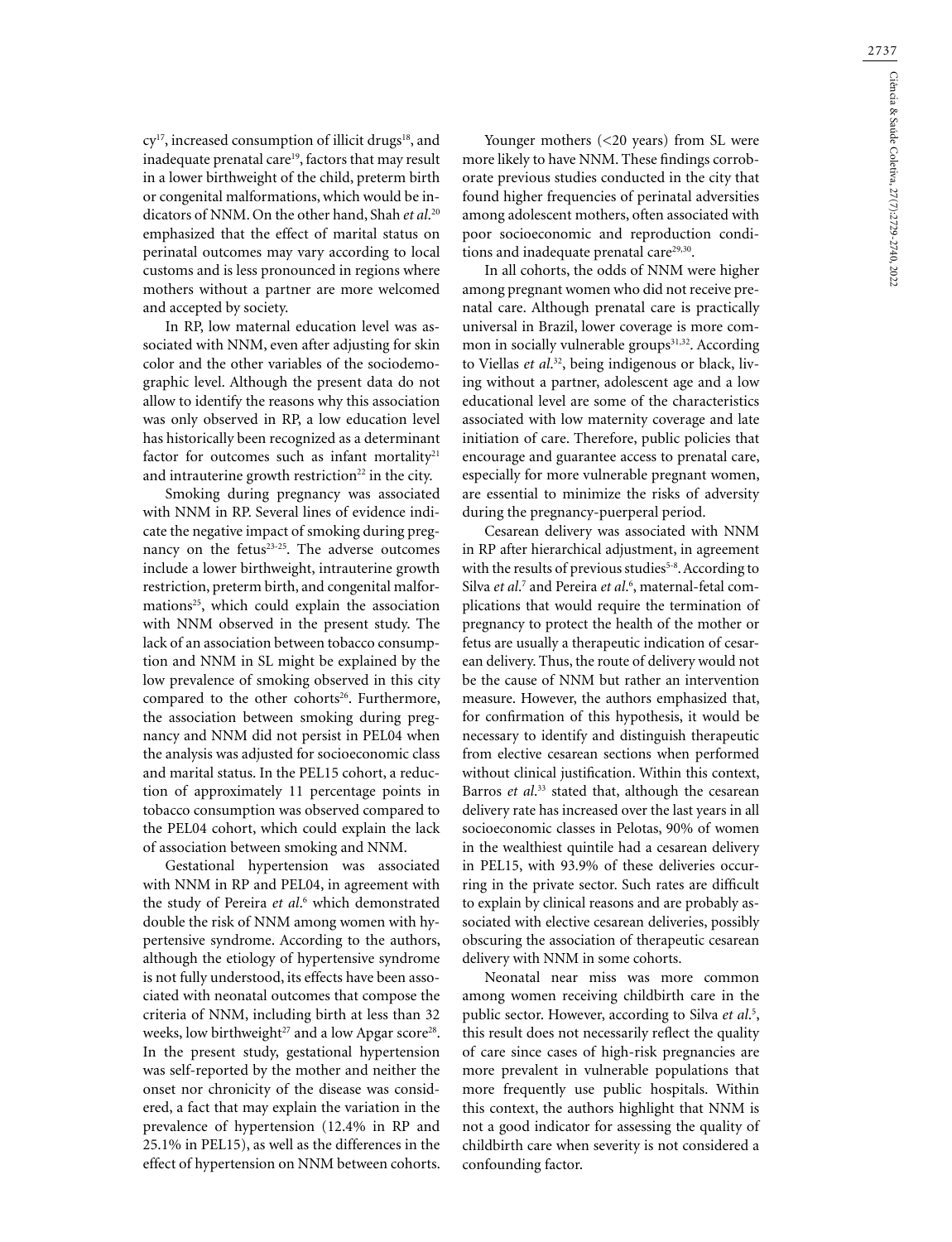Some limitations of this study should be addressed, such as the use of self-reported measures for obtaining the covariates, a fact that may have resulted in information bias. However, these variables were collected within the first 24 hours after birth using a standardized questionnaire, which was applied by a field team duly trained by the coordinators of the respective research centers in order to reduce possible errors. Also, the information about congenital malformations obtained with a questionnaire may be considered inaccurate. However, Silva *et al*.<sup>5</sup> reported malformation to be a variable associated with a high risk of neonatal death. Another limitation is the difference in the sampling period between the RP and SL cohorts and the two PEL cohorts. However, there were no differences in the prevalence of NNM between cohorts and the sociodemographic effects on the outcome vary even between cohorts started at the same time (RP and SL). In addition, the factors associated with NNM in the two PEL cohorts were relatively similar, although

there was an interval of 11 years between the start of the cohorts.

The strengths of this research include the population-based design of the studies, the high methodological rigor, and the similarity of all data collection procedures. In addition, to our knowledge, this is the first study that analyzes factors associated with NNM in cohorts followed up in cities located in different regions of Brazil using a similar methodology. Furthermore, the hierarchical analysis used in this study allows to determine the interrelationship of factors of different levels associated with NNM, as suggested by Pereira *et al*. 6 .

In conclusion, black and brown skin color, having no partner, smoking during pregnancy, gestational hypertension, and healthcare-related factors (particularly receiving no prenatal care) are associated with higher odds of NNM. Therefore, these factors must be considered when elaborating, updating or improving public policies and care strategies for pregnant women aimed at reducing NNM cases.

### **Collaborations**

PRH Rocha, MA Barbieri and H Bettiol worked on the conception and design of the study. PRH Rocha, MA Barbieri, H Bettiol, G Bazo, RC Cavalli, AAM Silva, LYG Aristizábal, SC Confortin, VMF Simões, A Matijasevich, IS Santos and MF Silveira worked on the data analysis and interpretation, writing of the study, and critical revision. All authors approved the submitted final version of the manuscript.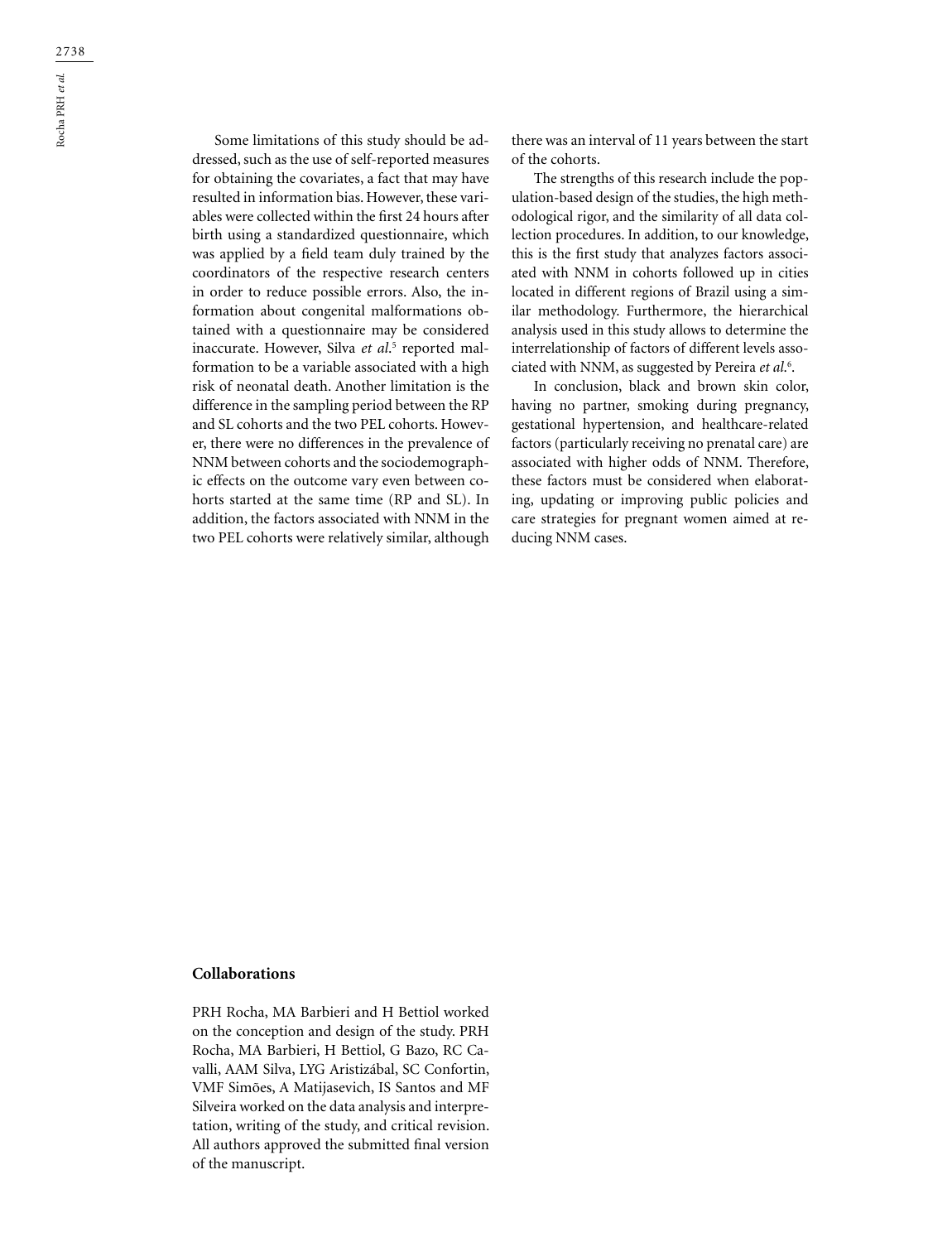#### **Acknowledgements**

This work was supported by the Brazilian Ministry of Health, Conselho Nacional de Desenvolvimento Científico e Tecnológico (CNPq), Fundação de Amparo à Pesquisa do Estado de São Paulo (FAPESP), Fundação de Apoio ao Ensino, Pesquisa e Assistência do Hospital das Clínicas da Faculdade de Medicina de Ribeirão Preto da Universidade de São Paulo (FAEPA), Fundação de Amparo à Pesquisa e ao Desenvolvimento Científico e Tecnológico do Maranhão (FAPEMA), Programa de Apoio aos Núcleos de Excelência (PRONEX), and Departamento de Ciência e Tecnologia (DECIT). The funders had no role in study design, data collection and analysis, decision to publish, or preparation of the manuscript.

#### **References**

- 1. Say L. Neonatal near miss: A potentially useful approach to assess quality of newborn care. *J Pediatr* 2010;  $86(1):1-2.$
- 2. Santos JP, Pileggi-Castro C, Camelo JS, Silva AA, Duran P, Serruya SJ, Cecatti JG. Neonatal near miss: A systematic review. BMC Pregnancy and Childbirth. *BMC Pregnancy Childbirth* 2015; 15(1):1-10.
- 3. Avenant T. Neonatal near miss: a measure of the quality of obstetric care. *Best Pract Res Clin Obstet Gynaecol* 2009; 23(3):369-374.
- 4. Kale PL, Jorge MHPM, Laurenti R, Fonseca SC, Silva KS. Pragmatic criteria of the definition of neonatal near miss: a comparative study. *Rev Saude Publica* 2017; 51:111.
- 5. Silva AAM, Leite ÁJM, Lamy ZC, Moreira MEL, Gurgel RQ, Cunha AJLA, Leal MC. Morbidade neonatal near miss na pesquisa Nascer no Brasil. *Cad Saude Publica* 2014; 30(Supl. 1):1-10.
- 6. Pereira TG, Rocha DM, Fonseca VM, Moreira MEL, GamaI SGN. Fatores associados ao near miss neonatal no Brasil. *Rev Saude Publica* 2020; 54:123.
- 7. Silva GA, Rosa KA, Saguier ESF, Henning E, Mucha F, Franco SC. Estudo de base populacional sobre a prevalência de near miss neonatal em município do sul do Brasil: prevalência e fatores associados. *Rev Bras Saude Matern Infant* 2017; 17(1):169-177.
- 8. Kale PL, Mello-Jorge MHP, Silva KS, Fonseca SC. Casos de near miss e óbitos neonatais: Fatores associados aos recém-nascidos com ameaça à vida em seis maternidades do Sudeste do Brasil. *Cad Saude Publica* 2017; 33(4):1-12.
- 9. Brasil DRPA, Rodrigues Vilela MB, França KEX, Sarinho SW. Neonatal morbidity near miss in Tertiary hospitals in a capital of Northeast Brazil. *Rev Paulista Pediatr* 2019; 37(3):275-282.
- 10. Confortin SC, Ribeiro MRC, Barros AJD, Menezes AMB, Horta BL, Victora CG, Barros FC, Gonçalves H, Bettiol H, Santos IS, Barbieri MA, Saraiva MCP, Alves MTSSB, Silveira MF, Domingues MR, Lima NP, Rocha PRH, Cavalli RC, Batista RFL, Cardoso VC, Simões VMF, Silva AAM. RPS Brazilian Birth Cohorts Consortium (Ribeirão Preto, Pelotas and São Luís): history, objectives and methods. *Cad Saude Publica* 2021; 37(4):e00093320.
- 11. Barros AJD, Santos IS, Victora CG, Albernaz EP, Domingues MR, Timm IK, Matijasevich A, Bertoldi AD, Barros FC. Coorte de nascimentos de Pelotas, 2004: metodologia e descrição. *Rev Saude Publica* 2006; 40(3):402-413.
- 12. Hallal PC, Bertoldi AD, Domingues MR, Silveira MF, Demarco FF, Silva ICM, Barros FC, Victora CG, Bassani DG. Cohort profile: The 2015 Pelotas (Brazil) birth cohort study. *Int J Epidemiol* 2018; 47(4):1048-1048H.
- 13. Silva AAM, Simões VMF, Barbieri MA, Cardoso VC, Alves CMC, Thomaz EBAF, Queiroz RCS, Cavalli RC, Batista RFL, Bettiol H. A protocol to identify nonclassical risk factors for preterm births: The Brazilian Ribeirão Preto and São Luís prenatal cohort (BRISA). *Reprod Health* 2014; 11(1):79.
- 14. Associação Brasileira de Empresas de Pesquisa (ABEP). *Critério Brasil. Critério Brasil 201 e Atualização da Distribuição de Classes para 2016*. São Paulo: ABEP; 2016.